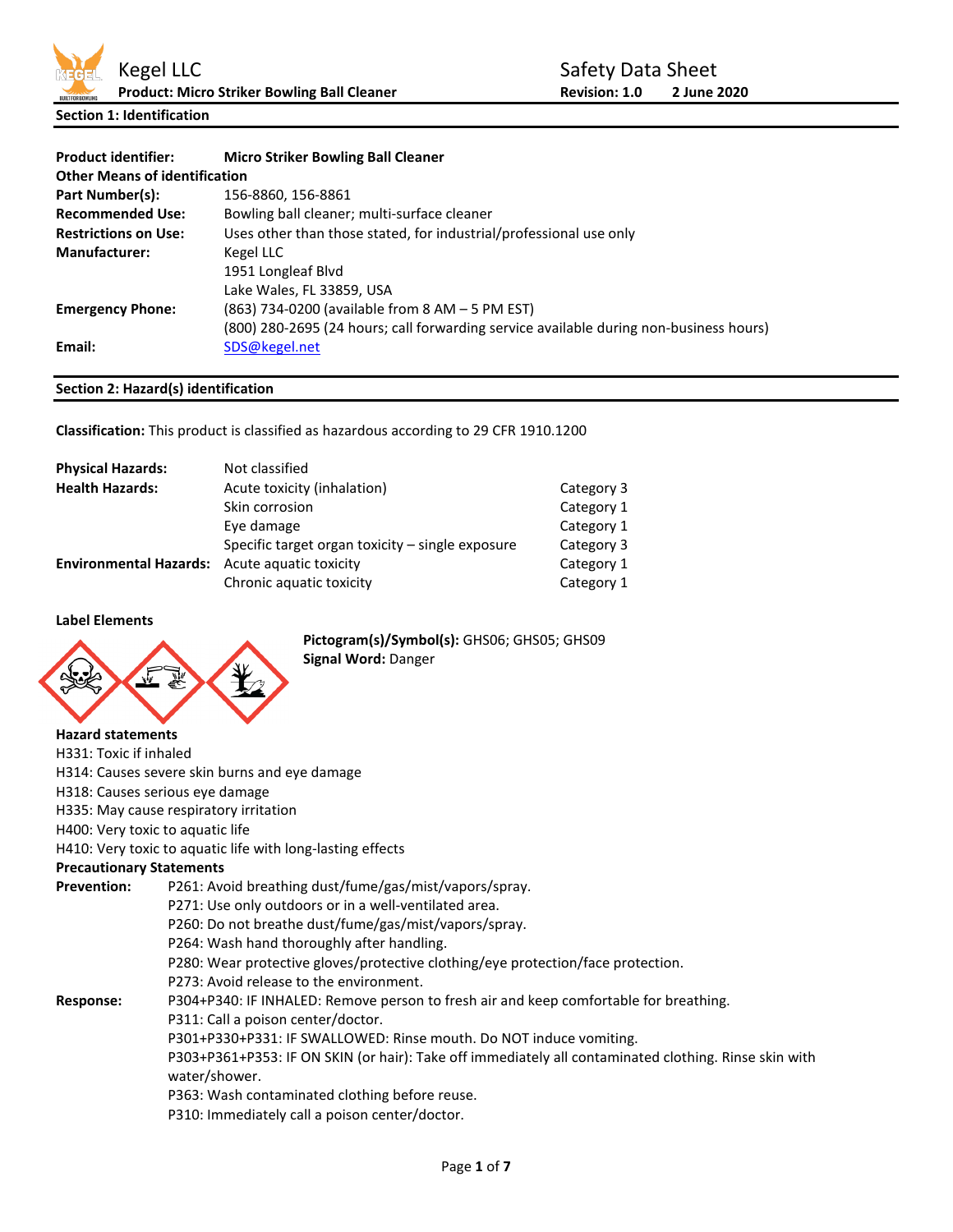|                 | P305+P351+P338: IF IN EYES: Rinse cautiously with water for several minutes. Remove contact lenses, if present |
|-----------------|----------------------------------------------------------------------------------------------------------------|
|                 | and easy to do. Continue rinsing.                                                                              |
|                 | P312: Call a poison center/doctor if you feel unwell.                                                          |
|                 | P391: Collect spillage.                                                                                        |
| <b>Storage:</b> | P405: Store locked up.                                                                                         |
|                 | P403+P233: Store in a well-ventilated place. Keep container tightly closed.                                    |
| Disposal:       | P501: Dispose of contents and container as required by all local, state, federal and international laws or     |
|                 | regulations.                                                                                                   |
|                 | Hazards not otherwise classified: None known                                                                   |

**Unknown toxicity:** There are no substances of unknown toxicity in this mixture

### **Section 3: Composition/information on ingredients**

| <b>Chemical name</b>            | <b>CAS Number</b> | Concentration (%) | Classification*                             |
|---------------------------------|-------------------|-------------------|---------------------------------------------|
| Citric acid                     | 77-92-9           | 40                | Eye Irritation Category 2/H319              |
|                                 |                   |                   | Skin Corrosion Category 1C/H314             |
|                                 |                   |                   | Eye Damage Category 1/H318                  |
|                                 |                   |                   | Acute Toxicity (Inhalation) Category 2/H330 |
| Sodium dichloroisocyanurate     |                   | 30                | Acute Toxicity (Oral) Category 4/H302       |
| dihydrate                       | 51580-86-0        |                   | Specific Target Organ Toxicity - Single     |
|                                 |                   |                   | Exposure (STOTSE) Category 3/H335           |
|                                 |                   |                   | Acute Aquatic Toxicity Category 1/H400      |
|                                 |                   |                   | Chronic Aquatic Toxicity Category 1/H410    |
| Sodium carbonate                | 497-19-8          | 25                | Eye Irritation Category 2/H319              |
|                                 |                   |                   | Acute Toxicity (Oral) Category 4/H302       |
| Benzenesulfonic acid, mono-C10- | 68081-81-2        | 3                 | Skin Irritation Category 2/H315             |
| 16-alkyl derivs., sodium salts  |                   |                   | Eye Damage Category 1/H318                  |
|                                 |                   |                   | Acute Toxicity (Oral) Category 4/H302       |
| Alcohols, C12-14-secondary,     | Mixture           | $\mathcal{P}$     | Acute Toxicity (Inhalation) Category 4/H332 |
| ethoxylated                     |                   |                   | Skin Irritation Category 2/H315             |
|                                 |                   |                   | Eye Damage Category 1/H318                  |

\*Occupational Exposure Limit(s), if available, are listed in section 8. See section 16 for the full text of the H phrases declared above.

#### **Section 4: First-aid measures**

#### **Description of first aid measures**

**Skin Contact:** Wash skin with soap and water. Remove any contaminated clothing and wash clothing before reuse. If irritation persists, seek medical attention.

**Eye Contact:** Flush eyes thoroughly with water while holding eyes open for at least 15 minutes. If wearing contact lenses, remove lenses and flush eyes for several minutes. If discomfort persists, seek medical attention.

**Ingestion:** Do not induce vomiting unless directed to do so by medical professional. Treat symptomatically. Seek medical attention as necessary. Never give anything by mouth to an unconscious person.

**Inhalation:** Remove victim to fresh air. Obtain medical attention. Qualified personnel may give oxygen if breathing is difficult or cyanosis (blue discoloration of the skin) is noted. Give artificial respiration if subject is not breathing.

## **Most important symptoms/effects; acute and delayed**

**Skin Absorption:** Harmful effects are not expected from short periods of contact. Prolonged or repeated contact may lead to skin irritation by dermatitis including swelling, redness, drying, itching and cracking.

**Eye Contact:** Harmful effects are not expected from short periods of contact. Eye irritation including redness and tearing may occur. Corneal inflammation may also occur.

**Ingestion:** Small amounts swallowed incidentally as a result of normal handling operations are not likely to cause injury. Ingestion may cause gastrointestinal irritation, nausea and diarrhea. Product ingested in large quantities in concentrated form may cause toxic effects.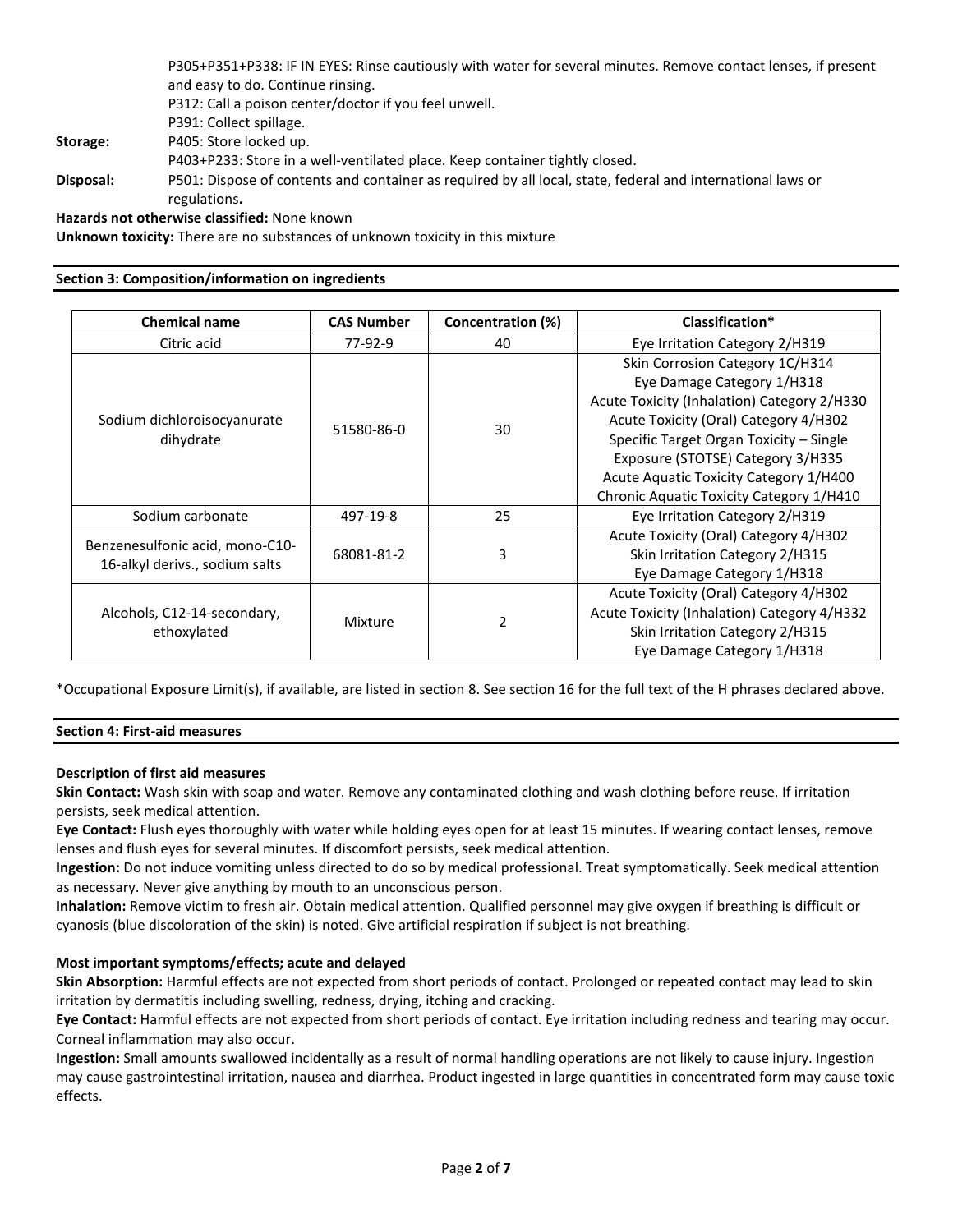**Inhalation:** This product is not likely to cause an inhalation hazard at normal temperatures and pressures. Inhalation of mist or spray may be harmful and may cause respiratory irritation or other pulmonary effects following prolonged or repeated inhalation of mist at airborne levels above the recommended exposure limit. Aspiration may cause pulmonary edema or aspiration pneumonia.

## **Indication of immediate medical attention and special treatment needed**

If you feel unwell, seek medical advice/attention. Show physician this safety data sheet.

### **Section 5: Fire-fighting measures**

#### **Extinguishing media**

**Suitable:** Use CO<sub>2</sub>, dry powder, universal-type foam, and water fog **Unsuitable:**

**Specific hazards arising from chemical:** Pressure increases may cause container to burst and material may spatter.

**Special firefighting procedures:** Use water spray to cool fire-exposed containers and structures.

**Special protective equipment and precautions for firefighters:** Wear full protective gear and a self-contained breathing apparatus with full face-piece; MSHA/NIOSH approved or equivalent; operated in positive pressure mode.

#### **Section 6: Accidental release measures**

**Personal precautions, protective equipment and emergency procedures:** Wear protective clothing including gloves and eye protection when taking up spills. Eliminate any ignition sources. Evacuate untrained personnel.

**Methods and materials for containment and cleaning up:** Floor may be slippery. Use care to avoid falling. Cover drains and use spill dams to prevent material from spreading. Absorb large spills on an inert material such as sand or vermiculite. Universal sorbent pads may also be used. Spill clean-up materials should be collected in appropriately labeled containers for disposal. Dispose of material as required by all local, state, federal and international regulations and laws. Small spills can be mopped away with water. Never return spills to original container for re-use.

**Environmental precautions:** Prevent from entering sewers or drains.

Note: see section 8 for personal protective equipment and section 13 for disposal considerations.

#### **Section 7: Handling and storage**

**Precautions for safe handling:** Keep containers tightly closed to prevent contamination. Wear suitable personal protective equipment including gloves and splash resistant eye protection. Wash hands after use.

**Conditions for safe storage, including any incompatibilities:** Normal precautions should be followed in handling and storage. Keep away from heat and flame. Keep container tightly closed. Freezing of product may rupture container. Product shelf life is best retained by storage between 20°C and 32°C (68°F - 90°F).

#### **Section 8: Exposure controls/personal protection**

#### **Occupational exposure limits/standards**

| Chemical<br>name | Гуре      | Limit<br>: values                | Source                    |
|------------------|-----------|----------------------------------|---------------------------|
| Nuisance dust    | DEI<br>-- | (TWA,<br>mg/m <sup>3</sup><br>-- | <b>OSHA</b><br>n Table ∠i |

**Appropriate engineering controls:** Mechanical ventilation is suggested but not normally necessary under normal usage of product. **Individual protection measures, such as personal protective equipment**

**Eye/face protection:** Appropriate eye protection should always be worn when handling chemicals. Splash resistant eyewear is recommended when splashing is a concern.

**Skin and hand protection:** Wear chemical resistant gloves and protective clothing, such as long sleeves, to minimize skin contact. **Respiratory protection:** No special respiratory protection is required with normal usage of product.

**General hygiene considerations:** Wash hands thoroughly after handling and before eating, smoking, using lavatory, and at the end of the day. Remove contaminated clothing and clean it before re-use. Do not take internally. Keep away from foodstuffs and beverages.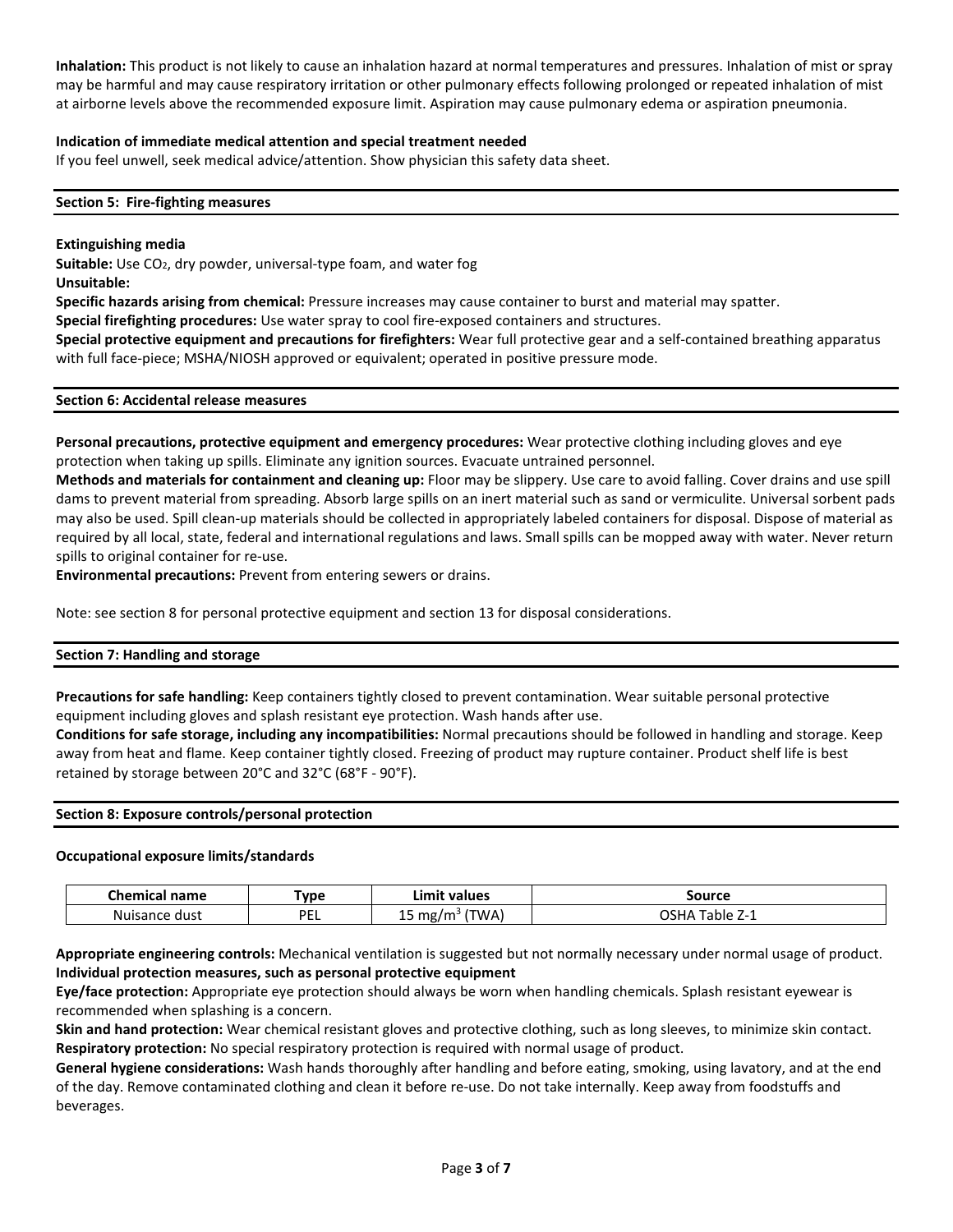### **Information on basic chemical and physical properties**

| Appearance: White powder/solid tablet                        |
|--------------------------------------------------------------|
| <b>Odor:</b> Fresh, clean odor                               |
| Odor threshold: Not determined                               |
| $pH: 6.5 \oslash 20^{\circ}C$ (dissolved tablet)             |
| Melting point/freezing point: Not determined                 |
| Initial boiling point/boiling range: Not determined          |
| Flash point: will not burn                                   |
| <b>Evaporation rate: Not determined</b>                      |
| Flammability (solid, gas): Not determined                    |
| Upper/lower flammability or explosive limits: Not determined |

Vapor pressure: Not determined Vapor density: Not determined **Relative density (H<sub>2</sub>O=1):** 1.05 @ 20°C (dissolved tablet) **Solubility in H<sub>2</sub>O:** Soluble **Partition coefficient (n-octanol/water): Not determined Initial boiling point/boiling range:** Not determined **Auto ignition temperature:** Not determined **Decomposition temperature:** Not determined **Viscosity: Not determined Explosive properties: Not determined Oxidizing properties: Not determined** 

#### **Section 10: Stability and reactivity**

**Reactivity:** Non-reactive when used according to specifications **Chemical stability:** Stable under normal ambient conditions **Possibility of hazardous reaction:** None under conditions of normal use **Conditions to avoid:** Avoid high heat, flames and sparks as a precaution. **Incompatible materials:** Product is normally unreactive. **Hazardous decomposition products:** Burning can produce various oxides and vapors that are potentially dangerous to health.

## **Section 11: Toxicological information**

#### **Information on toxicological effects**

This product has not undergone animal lab testing to determine toxicity. Toxicological data and local effects provided for primary substance(s) in the mixture.

| <b>Chemical Name (CAS #)</b>          | Oral LD50                     | <b>Dermal LD50</b>            | <b>Inhalation LC50</b> |
|---------------------------------------|-------------------------------|-------------------------------|------------------------|
| Citric acid (77-92-9)                 | 5400 mg/kg (mouse)            | $2000 \,\mathrm{mg/kg}$ (rat) | ---                    |
| Sodium dichloroisocyanurate dihydrate | 1823 mg/kg (rat)              | >2000 mg/kg (rabbit)          | 0.27 mg/L; 4hr         |
| $(51580-86-0)$                        |                               |                               | (rat)                  |
| Sodium carbonate (497-19-8)           | $2800 \,\mathrm{mg/kg}$ (rat) | $2000 \,\mathrm{mg/kg}$ (rat) | 2.3 mg/L (rat)         |

#### **Information on likely routes of exposure and toxicological effects**

| Skin irritation: | Prolonged or repeated contact may lead to skin irritation by dermatitis.     |
|------------------|------------------------------------------------------------------------------|
| Eye irritation:  | Product may be irritating to the eyes causing swelling, tearing and redness. |
| Inhalation:      | Inhalation of dusts may be irritating.                                       |
| Ingestion:       | Ingestion of product may cause nausea, vomiting and diarrhea.                |

## **Symptoms related to the physical, chemical and toxicological characteristics**

Product can cause skin irritation, drying and/or cracking. Contact with eyes can produce tearing, redness and stinging.

#### **Delayed and immediate effects and also chronic effects from short- and long-term exposure**

Short-term exposure: Potential immediate effects: No data Potential delayed effects: No data Long-term exposure: Potential immediate effects: No data Potential delayed effects: No data

Potential chronic health effects: No data

## **Acute toxicity**

**Oral:** May be harmful if swallowed (category 5) **Dermal:** May be harmful in contact with skin (category 5) **Inhalation:** Toxic if inhaled (category 3)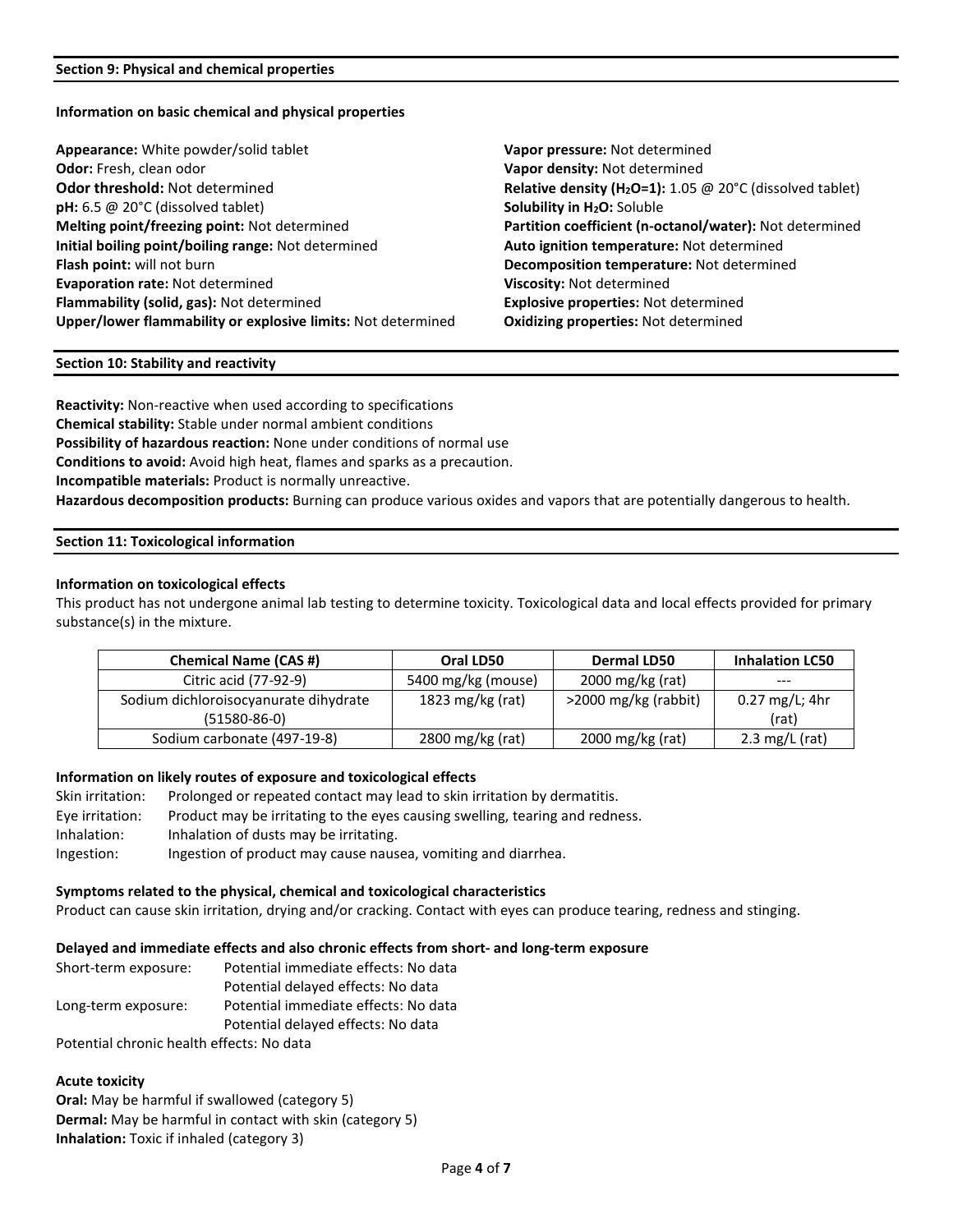**Skin sensitization:** Not applicable **Respiratory sensitization:** Not applicable **Specific target organ toxicity - single exposure:** May cause respiratory irritation (category 3) **Specific target organ toxicity - repeated exposure:** Not applicable **Aspiration hazard:** Not applicable

**Chronic toxicity Carcinogenicity:** This product is not considered to be a carcinogen by IARC, ACGIH, NTP, or OSHA. **IARC Monographs Overall Evaluation of Carcinogenicity:** Not listed **OSHA Specifically Regulated Substances (29 CFR 1910.1001-1052):** Not regulated **US National Toxicology Program (NTP) Report on Carcinogens:** Not listed **Reproductive toxicity:** Not classified **Numerical measures of toxicity:** The following values are calculated based on chapter 3.1 of the GHS document **ATEmix (oral):** 2621 mg/kg **ATEmix (dermal):** 2038 mg/kg **ATEmix (inhalation-dust/mist):** 0.78 mg/l

## **Section 12: Ecological information**

**Ecotoxicity:** There is no ecotoxicity data available for this product. **Persistence and degradability:** No data available **Bioaccumulative potential:** No data available **Mobility in soil:** No data available **Other adverse effects:** None known

## **Section 13: Disposal considerations**

**Disposal instructions:** Dispose of contents/container in accordance with appropriate local/state/federal/international environmental control regulations.

**Recommendations:** Collect and reclaim or dispose in sealed containers at a licensed waste disposal site. The material may be collected at a licensed and approved chemical collection and disposal facility. Empty containers should be taken to an approved waste facility for recycling or disposal.

## **Section 14: Transport information**

|                                          | <b>DOT</b><br>(US Road/Rail)<br>Transport) | IMDG/IMO<br>(Sea Transport)                                                                                                  | IATA/ICAO<br>(Air Transport)                                                                          |
|------------------------------------------|--------------------------------------------|------------------------------------------------------------------------------------------------------------------------------|-------------------------------------------------------------------------------------------------------|
| <b>UN Number</b>                         | Not regulated                              | UN3077                                                                                                                       | Not regulated in inner or<br>single packages of ≤5kg<br>(IATA Special Provision<br>A <sub>197</sub> ) |
| <b>UN Proper Shipping</b><br><b>Name</b> | Not regulated                              | <b>Environmentally Hazardous</b><br>Substance, Solid, n.o.s.<br>(Sodium dichloroisocyanurate<br>dihydrate), Marine Pollutant | Not regulated                                                                                         |
| <b>Transport hazard class</b>            | Not regulated                              | Class <sub>9</sub>                                                                                                           | Not regulated                                                                                         |
| <b>Packing group</b>                     | None                                       | PGIII                                                                                                                        | None                                                                                                  |
| <b>Environmental hazards</b>             | None                                       | <b>Marine Pollutant</b>                                                                                                      | None                                                                                                  |

**Transport in bulk (according to Annex II of MARPOL 73/78 and the IBC Code):** Not applicable

**Special precautions for user:** Always transport in closed containers that are upright and secure to prevent accidental spillage.

**Section 15: Regulatory information**

**Safety, health, and environmental regulations/legislation specific for the substance/mixture**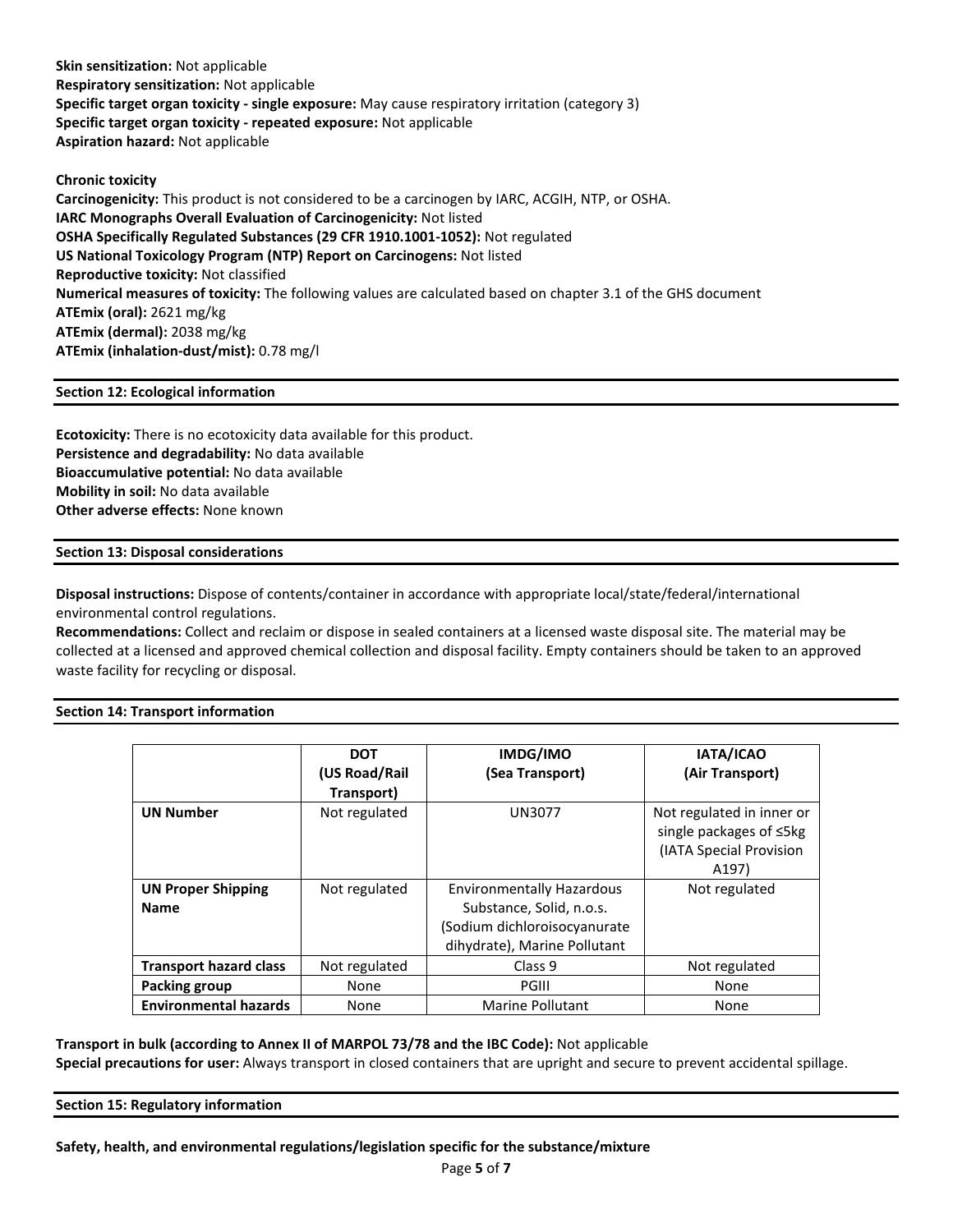**US federal regulations:** This product is classified as a "Hazardous Chemical" as defined by the OSHA Hazard Communication Standard, 29 CFR 1910.1200 **TSCA Section 12(b) Export Notification (40 CFR 707, Subpart D):** Not regulated **CERCLA Hazardous Substance List (40 CFR 302.4):** Not regulated **SARA 304 Emergency release notification:** Not regulated **US OSHA Specifically Regulated Substances (29 CFR 1910.1001-1052):** Not regulated **Superfund Amendments and Reauthorization Act of 1986 (SARA)** Hazard categories: Fire hazard – No Pressure hazard – No Reactivity hazard – No Immediate-Acute health hazard – Acute toxicity, skin irritation, eye damage Delayed-Chronic health hazard – No **SARA 302/304 Extremely hazardous substance:** Not regulated **SARA 313 (TRI reporting):** Not regulated **Other federal regulations Clean Air Act (CAA) Section 112 Hazardous Air Pollutants (HAPs) List:** Not regulated **Clean Air Act (CAA) Section 112(r) Accidental Release Prevention (40 CFR 68.130):** Not regulated **Clean Water Act (CWA) Section 112(r) (40 CFR 68.130):** Not regulated **Safe Drinking Water Act (SDWA):** Not regulated **US state regulations US California Controlled Substances CA Department of Justice (California Health and Safety Code Section 11100):** Not listed **US California Proposition 65:** This product does not contain any substances currently listed as carcinogens or reproductive toxins. **US New Jersey RTK:** No listed chemicals **US Massachusetts RTK Substance List:** Sodium dichloroisocyanurate dihydrate listed **US Pennsylvania Worker and Community Right-to-Know Law:** Sodium dichloroisocyanurate dihydrate listed **US Rhode Island RTK:** No listed chemicals **US New York RTK:** No listed chemicals **US Minnesota RTK:** No listed chemicals

## **International Inventories**

| Country/Region       | Inventory name                                                    | On inventory (yes/no)* |
|----------------------|-------------------------------------------------------------------|------------------------|
| Australia            | Australian Inventory of Chemical Substances (AICS)                | Yes                    |
| Canada               | Domestic Substance List (DSL)                                     | Yes                    |
| Canada               | Non-Domestic Substance List (NDSL)                                | No.                    |
| China                | Inventory of Existing Chemical Substances in China (IECSC)        | Yes                    |
| Europe               | <b>EC Inventory</b>                                               | <b>Yes</b>             |
| Japan                | Inventory of Existing and New Chemical Substances (ENCS)          | Yes                    |
| Korea                | Existing Chemicals List (ECL)                                     | Yes                    |
| New Zealand          | New Zealand Inventory (NZIoC)                                     | <b>Yes</b>             |
| Philippines          | Philippine Inventory of Chemicals and Chemical Substances (PICCS) | Yes                    |
| Taiwan               | Taiwan Inventory (TCSI)                                           | <b>Yes</b>             |
| <b>United States</b> | Toxic Substances Control Act (TSCA) Inventory                     | Yes                    |

\*A "yes" indicates that all components of this product comply with inventory requirements administered by the governing country(s).

A "no" indicates that one or more of the components of the product are not listed or are exempt from listing on the inventory administered by the governing country(s).

#### **Section 16: Other information, including date of preparation or last revision**

Full text of H-phrases, if any, with number appearing in section 3:

H302: Harmful if swallowed. H314: Causes severe skin burns and eye damage H315: Causes skin irritation. H318: Causes serious eye damage. H319: Causes serious eye irritation.